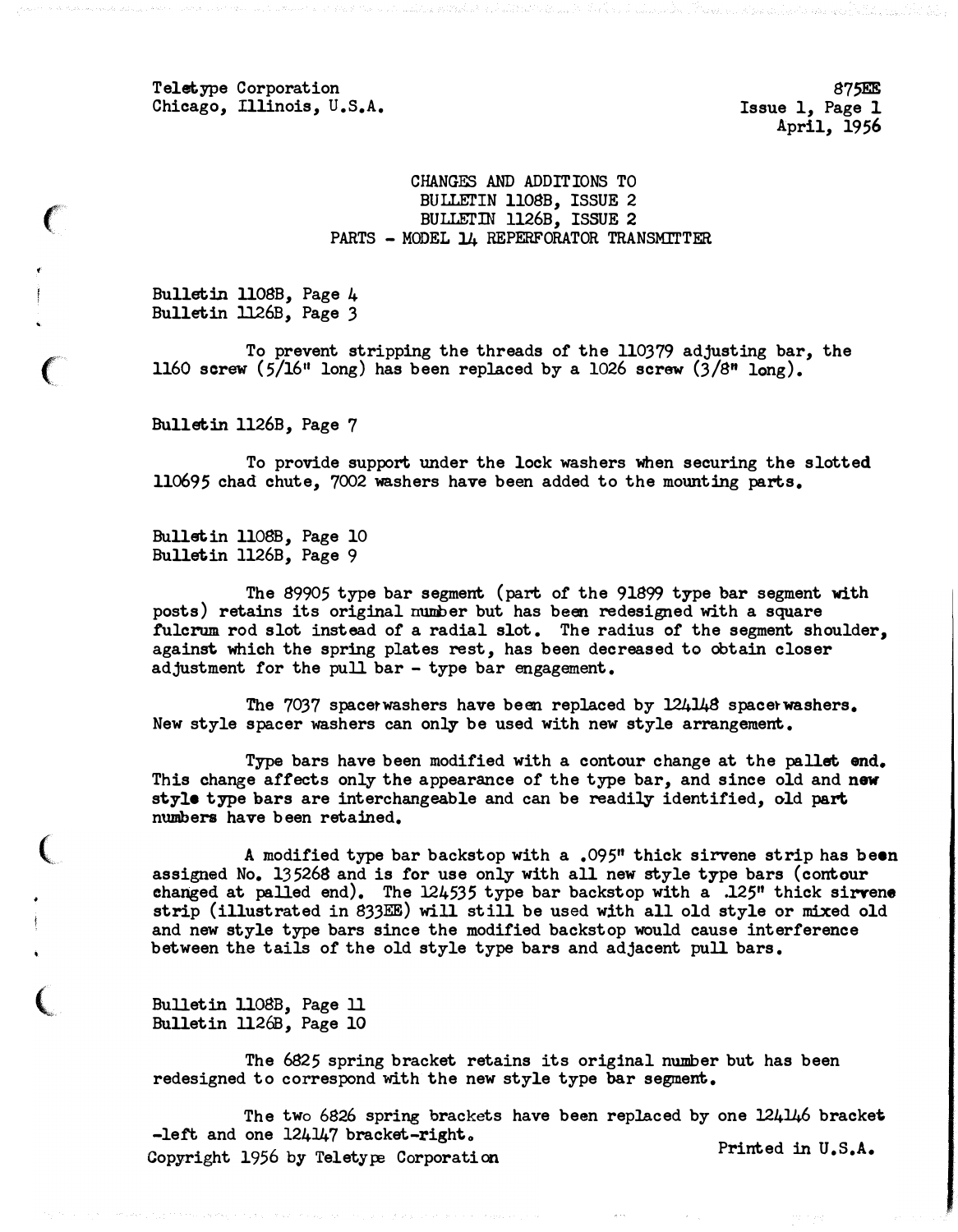$- 2 -$ (875EE)

The 6746 hex head screws and 7002 washers used to secure the 6825, 124146 and 124147 spring brackets have been replaced by 151658 button-head screws and 8330 washers to allow greater adjustment.

Bulletin 1126B, Page 16

 $\big($ 

 $\big($ 

(

 $\overline{\mathbb{C}}$ 

\*The 95493 roller and 95459 stud have been replaced by one 135696 outer race, nine 135697 rollers, two 93001 washers and one 135013 stud.

Bulletin ll08B, Page 20 Bulletin 1126B, Page 19

The 102450 selector levers have been replaced by 135011 selector levers.

Bulletin 1108B, Page 26 Bulletin 1126B, Page 27

The 135687 governed motor arrangement with gears for receiving at 404 opm and sending at 368 opm is illustrated in Figure 1 of this correction sheet.

See Figure 2 for the revised illustration of the 113693 set of parts to provide an oil shield for the holding magnet selector.

New and old style parts are interchangeable, except as noted.

\* \* \*

\*FRXD16 only.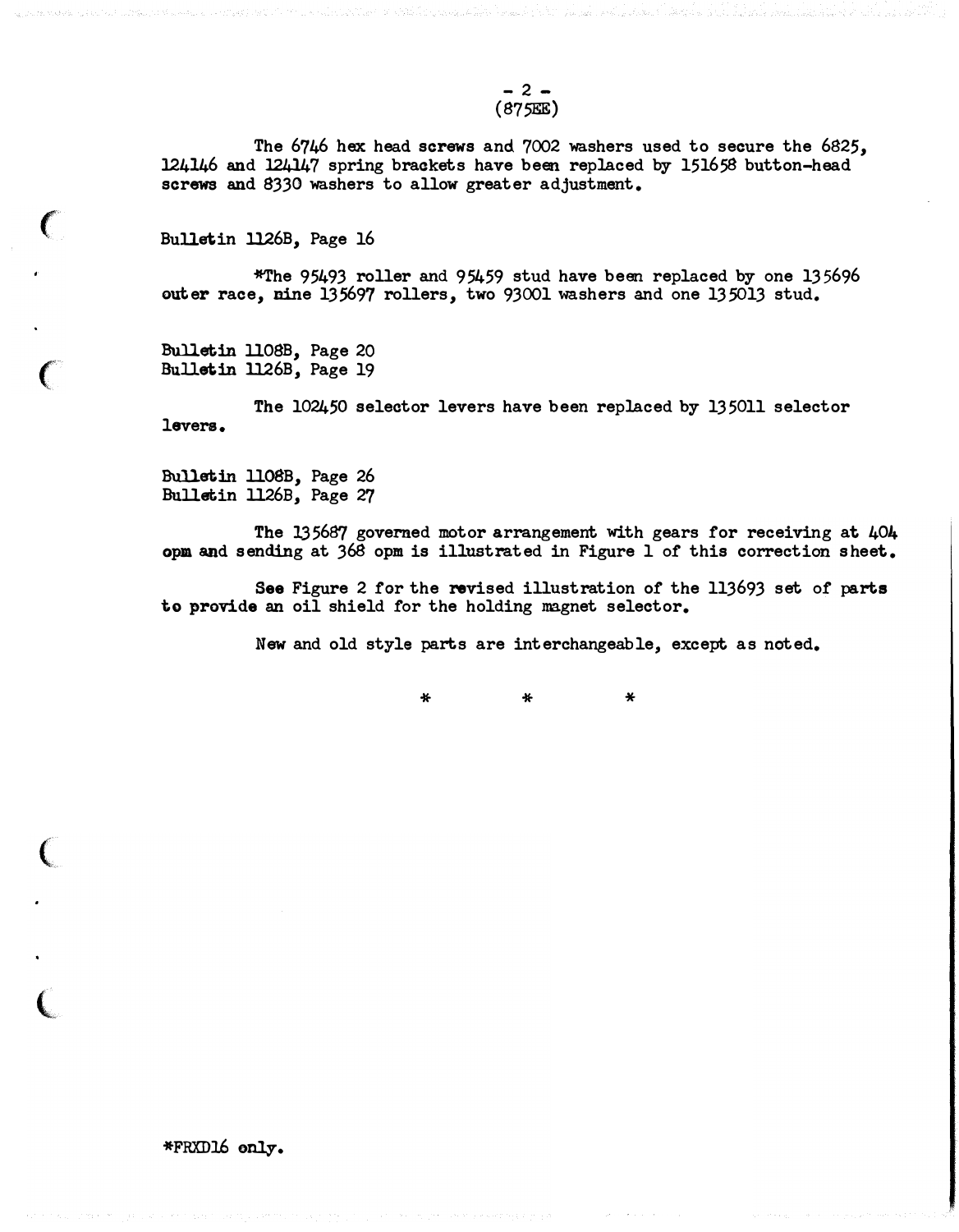

-3- 8 75EE

 $\big($ 

 $\mathbf{\mathbb{C}}$ 

 $\big($ 

| FOR LOCATION OF GEARS                |                |     |              |               |              |     |                                                    |  |                          |
|--------------------------------------|----------------|-----|--------------|---------------|--------------|-----|----------------------------------------------------|--|--------------------------|
| A THROUGH (F), SEE                   | SPEED(0.P.M.)  |     |              | <b>MOTOR</b>  |              |     |                                                    |  |                          |
| PAGE 28,<br>BULLETIN 1108B           |                |     | <b>MOTOR</b> | <b>PINION</b> | <b>GEARS</b> |     |                                                    |  |                          |
| OR BULLETIN 1126B, PAGE IO RECEIVING | <b>SENDING</b> |     |              |               |              |     |                                                    |  |                          |
|                                      |                |     |              | (A            | (B)          | (C. | U)                                                 |  |                          |
|                                      | 404            | 368 | 122295       |               |              |     | [98547(10T)] 101824(47T) 135685(34T) 135686(35T) 1 |  | 102012(18T)  102013(22T) |

135687 A.C. GOVERNED MOTOR ARRANGEMEN T (WITH GEARS FOR 404 QPM RECEIVING AND 368 OPM. SENDING)

FIGURE I